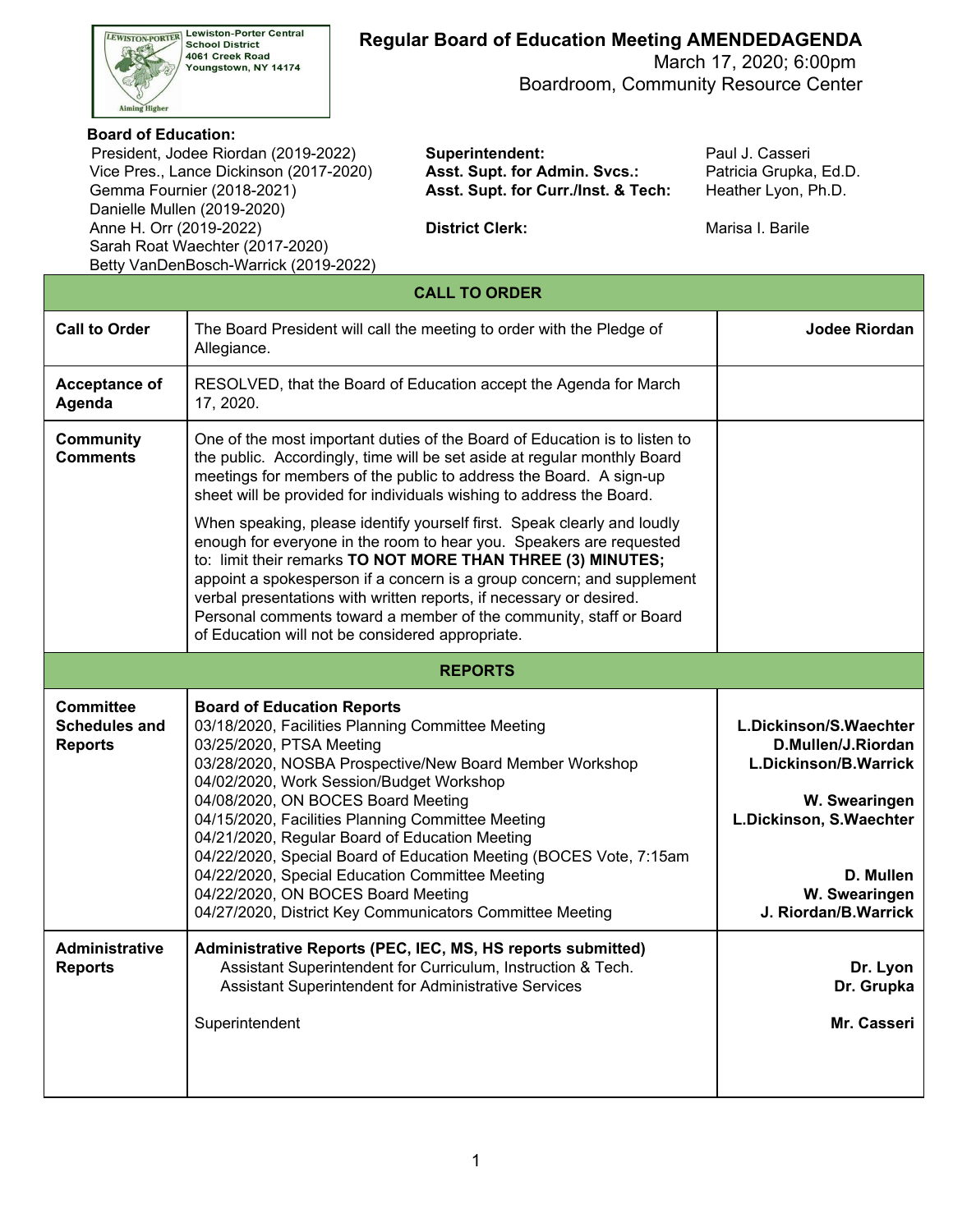

 March 17, 2020; 6:00pm Boardroom, Community Resource Center

#### **BOARD OF EDUCATION INFORMATION**

| <b>Board Member</b><br><b>Comments</b> |                          | <b>S. Roat Waechter</b><br><b>B. VanDenBosch-Warrick</b><br><b>G. Fournier</b><br>A.Orr<br>D. Mullen |
|----------------------------------------|--------------------------|------------------------------------------------------------------------------------------------------|
|                                        |                          | <b>L.Dickinson</b><br>J.Riordan                                                                      |
| <b>Presentation</b>                    | <b>Budget Discussion</b> | Dr. Grupka                                                                                           |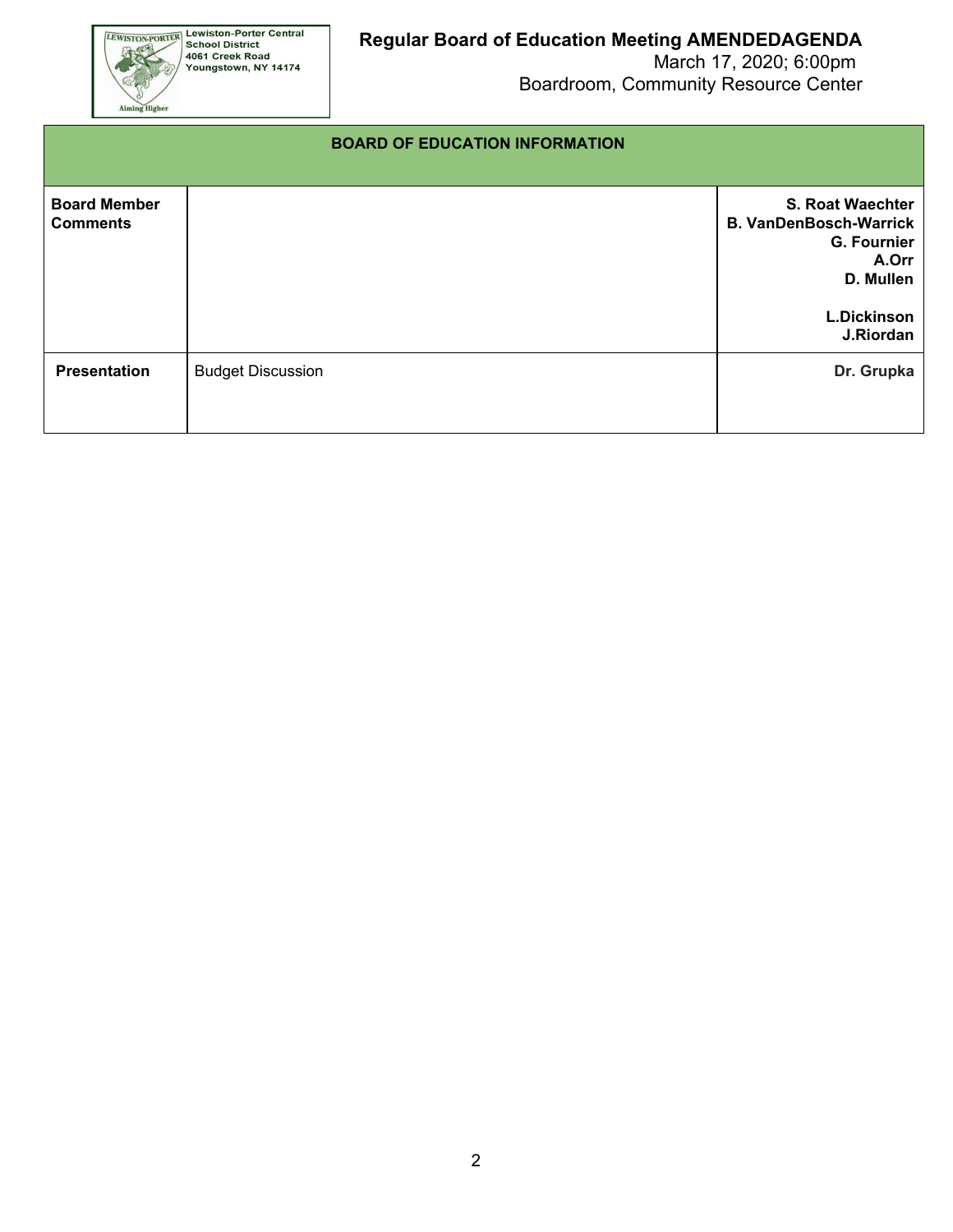**EEWISTON-PORTER Lewiston-Porter Central**<br>School District<br>4061 Creek Road<br>Youngstown, NY 14174

Aiming Higher

 March 17, 2020; 6:00pm Boardroom, Community Resource Center

| <b>DISTRICT OPERATIONS</b>                                                  |                                                                                                                                                                                                                                                                                                                                                                                                                                                                                                                                                                                                                                                                                                                                                     |             |  |  |  |
|-----------------------------------------------------------------------------|-----------------------------------------------------------------------------------------------------------------------------------------------------------------------------------------------------------------------------------------------------------------------------------------------------------------------------------------------------------------------------------------------------------------------------------------------------------------------------------------------------------------------------------------------------------------------------------------------------------------------------------------------------------------------------------------------------------------------------------------------------|-------------|--|--|--|
| <b>Minutes</b>                                                              | <b>RESOLVED, that the Board of Education approve the Minutes from the</b><br>February 18, 2020 Regular Board Meeting, as submitted by the District<br>Clerk.                                                                                                                                                                                                                                                                                                                                                                                                                                                                                                                                                                                        |             |  |  |  |
| <b>Minutes</b>                                                              | $M-2$                                                                                                                                                                                                                                                                                                                                                                                                                                                                                                                                                                                                                                                                                                                                               |             |  |  |  |
| <b>Consent Agenda</b><br>for Financial<br><b>Operations</b>                 | $NF-1$<br>$NF-2$<br>$NF-3$<br>$NF-4$                                                                                                                                                                                                                                                                                                                                                                                                                                                                                                                                                                                                                                                                                                                |             |  |  |  |
|                                                                             | <b>OLD BUSINESS</b>                                                                                                                                                                                                                                                                                                                                                                                                                                                                                                                                                                                                                                                                                                                                 |             |  |  |  |
| <b>No Old Business</b>                                                      |                                                                                                                                                                                                                                                                                                                                                                                                                                                                                                                                                                                                                                                                                                                                                     |             |  |  |  |
|                                                                             | <b>NEW BUSINESS - ADMINISTRATION</b>                                                                                                                                                                                                                                                                                                                                                                                                                                                                                                                                                                                                                                                                                                                |             |  |  |  |
| <b>Policy Revision</b><br><b>Acceptance of the</b><br><b>First Reading</b>  | <b>RESOLVED</b> , at the first reading, that the Lewiston-Porter Board of<br>Education Accept the following policies;<br>Policy 5741, Drug and Alcohol Testing of School Bus Drivers and Other<br><b>Safety Sensitive Employees</b><br>Policy 7530, Child Abuse and Maltreatment<br>Policy Section 8000;<br>Policy 8240, Academic Freedom<br>Policy 8241, Patriotism, Citizenship and Human Rights Education<br>Policy 8242, Civility, Citizenship and Character Education/Interpersonal<br><b>Violence Prevention Education</b><br>Policy 8260, Title 1 Parent and Family Engagement<br>Policy 8270, Instructional Technology<br>Policy 8271, Internet Safety/Internet Content Filtering<br>Policy 8280, Instruction for English Language Learners | <b>NA-1</b> |  |  |  |
| <b>Policy Revision</b><br><b>Acceptance of the</b><br><b>Second Reading</b> | <b>RESOLVED</b> , at the second reading, that the Lewiston-Porter Board of<br>Education accept the following policies;<br>Policy Section 8000;<br>Policy 8110, Curriculum Development, Resources and Evaluations<br>Policy 8120, Request for Part 100 Variance or Part 200 Innovative<br>Program Waiver from Commissioner's Regulations<br>Policy 8130, Equal Educational Opportunities<br>Policy 8210, Safety Conditions and Prevention Instruction<br>Policy 8220, Career and Technical (Occupational) Education<br>Policy 8230, School Counseling Program                                                                                                                                                                                        | <b>NA-2</b> |  |  |  |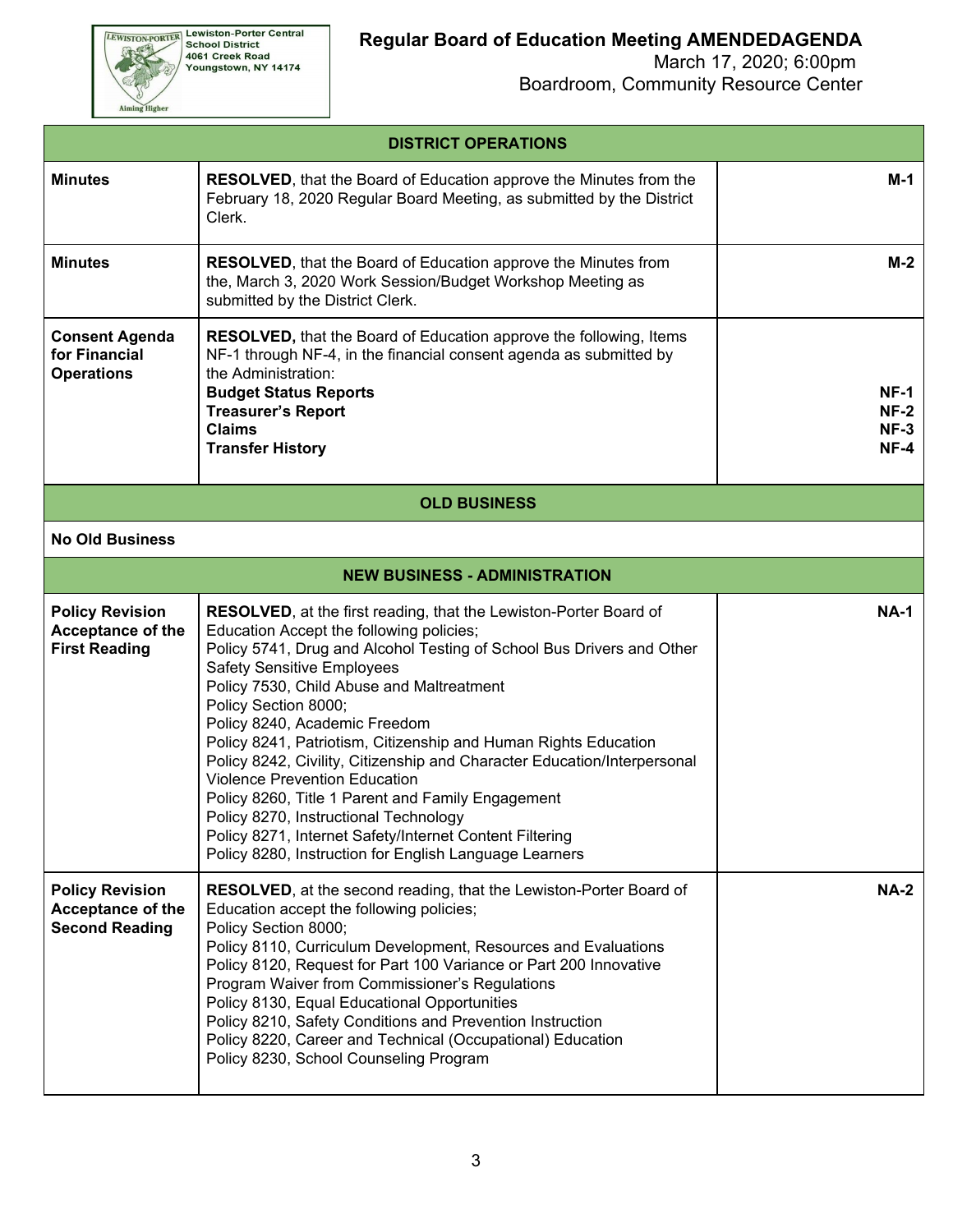

### March 17, 2020; 6:00pm Boardroom, Community Resource Center

|                                         | <b>Policy Deletion</b><br><b>Acceptance of the</b><br><b>Second Reading</b>                         | <b>RESOLVED, at the second reading, that the Lewiston-Porter Board of</b><br>Education Delete the following policies;<br>Policy 8211, Prevention Instruction                                                                                                                                                                                                                                                                                                                                                                                                                                                                                                                                                                                                                                                                                                                                                                                                                                                                                                                                                                                                                                                                                                                                                                                                                                                                                                                                                                                                                                                                                                                                                                                                                                                                                                                                                                                                                                                                                                                                                                                                                                                                                                                                                                                                                                                                                                                                                                                                                                                                                                                                                                                                        | $NA-3$      |
|-----------------------------------------|-----------------------------------------------------------------------------------------------------|---------------------------------------------------------------------------------------------------------------------------------------------------------------------------------------------------------------------------------------------------------------------------------------------------------------------------------------------------------------------------------------------------------------------------------------------------------------------------------------------------------------------------------------------------------------------------------------------------------------------------------------------------------------------------------------------------------------------------------------------------------------------------------------------------------------------------------------------------------------------------------------------------------------------------------------------------------------------------------------------------------------------------------------------------------------------------------------------------------------------------------------------------------------------------------------------------------------------------------------------------------------------------------------------------------------------------------------------------------------------------------------------------------------------------------------------------------------------------------------------------------------------------------------------------------------------------------------------------------------------------------------------------------------------------------------------------------------------------------------------------------------------------------------------------------------------------------------------------------------------------------------------------------------------------------------------------------------------------------------------------------------------------------------------------------------------------------------------------------------------------------------------------------------------------------------------------------------------------------------------------------------------------------------------------------------------------------------------------------------------------------------------------------------------------------------------------------------------------------------------------------------------------------------------------------------------------------------------------------------------------------------------------------------------------------------------------------------------------------------------------------------------|-------------|
|                                         | <b>Approval of</b><br>Nomination for the<br><b>ON BOCES Board</b><br>of Education<br>Representative | RESOLVED, that the Lewiston-Porter Board of Education hereby<br>nominates Wendy Swearingen who resides 3075 North Creek Road,<br>Youngstown, New York 14174 for a vacancy on the Board of Education<br>of the Orleans/Niagara Board of Cooperative Educational Services.                                                                                                                                                                                                                                                                                                                                                                                                                                                                                                                                                                                                                                                                                                                                                                                                                                                                                                                                                                                                                                                                                                                                                                                                                                                                                                                                                                                                                                                                                                                                                                                                                                                                                                                                                                                                                                                                                                                                                                                                                                                                                                                                                                                                                                                                                                                                                                                                                                                                                            | <b>NA-4</b> |
|                                         | Approval of<br><b>School Calendar</b>                                                               | RESOLVED, upon the recommendation of the Superintendent of<br>Schools, that the Lewiston-Porter Board of Education approve the<br>2020-2021 School Calendar.                                                                                                                                                                                                                                                                                                                                                                                                                                                                                                                                                                                                                                                                                                                                                                                                                                                                                                                                                                                                                                                                                                                                                                                                                                                                                                                                                                                                                                                                                                                                                                                                                                                                                                                                                                                                                                                                                                                                                                                                                                                                                                                                                                                                                                                                                                                                                                                                                                                                                                                                                                                                        | <b>NA-5</b> |
| Details of the<br><b>Annual Meeting</b> |                                                                                                     | <b>RESOLVED, that Petitions for Nomination of a Candidate for the Board</b><br>of Education shall be available beginning February 24, 2020 at the<br>District Offices or on the District website at www.lew-port.com.<br><b>RESOLVED, that completed Petitions for Nomination of a Candidate</b><br>for the Board of Education must be received in the office of the District<br>Clerk no later than 5:00 pm on Monday, April 20, 2020 Twenty-five<br>(25) signatures of qualified voters are required.<br><b>RESOLVED</b> , that the drawing for candidates' positions on the ballot<br>shall be held on Tuesday, April 21, 2020 at the District Offices.<br><b>RESOLVED</b> , that voter propositions must be submitted not later than<br>April 3, 2020 (forty-five [45] days), or March 30, 2020 (fifty [50] days)<br>prior to the Annual Meeting, dependent on the propositions content,<br>pursuant to the deadlines contained in District Policy #1650,<br>Submission of Questions and Propositions at Annual Elections and<br>Special District Meetings. Such propositions must be accompanied by<br>a petition containing thirty-one (31) signatures of qualified voters and<br>comply with all requirements set forth in District Policy #1650. The<br>Board of Education will vote on placing qualified propositions on the<br>ballot for the District's Annual Election at the regular meeting of the<br>Board of Education meeting in April. RESOLVED, that for the May 19,<br>2020 election/vote, personal registration with the District having been<br>abolished by the Board of Education at the November 24, 2015 Board<br>of Education meeting, a qualified voter must reside in the District for at<br>least 30 days prior to the vote and be registered<br>with the Niagara County Board of Elections in order to vote.<br>Registration forms for the Niagara County Board of Elections can be<br>obtained by contacting the Board of Elections at 716-438-4040 or<br>716-438-4041 or from the county website at<br>http://www.elections.niagara.ny.us.<br>RESOLVED, that the Board of Education, upon the recommendation of<br>the Superintendent of Schools, appoint Marisa I. Barile, District Clerk,<br>as Chief Elections Officer and Barbara Carter as Assistant Chief<br>Elections Officer for the May 19, 2020 vote/election.<br><b>RESOLVED, that the Board of Education, upon the recommendation of</b><br>the Superintendent of Schools, approve the following individuals to be<br>selected as needed as Elections Inspectors (Poll Workers), by lottery,<br>for the May 19, 2020 vote/election:<br>Richard Allen, Theodore Casper, Mark Ecker, Patricia Fracassi,<br>Barbara Freedman, Kathleen Gratz, Robert Gratz, Tammy Grider, | <b>NA-6</b> |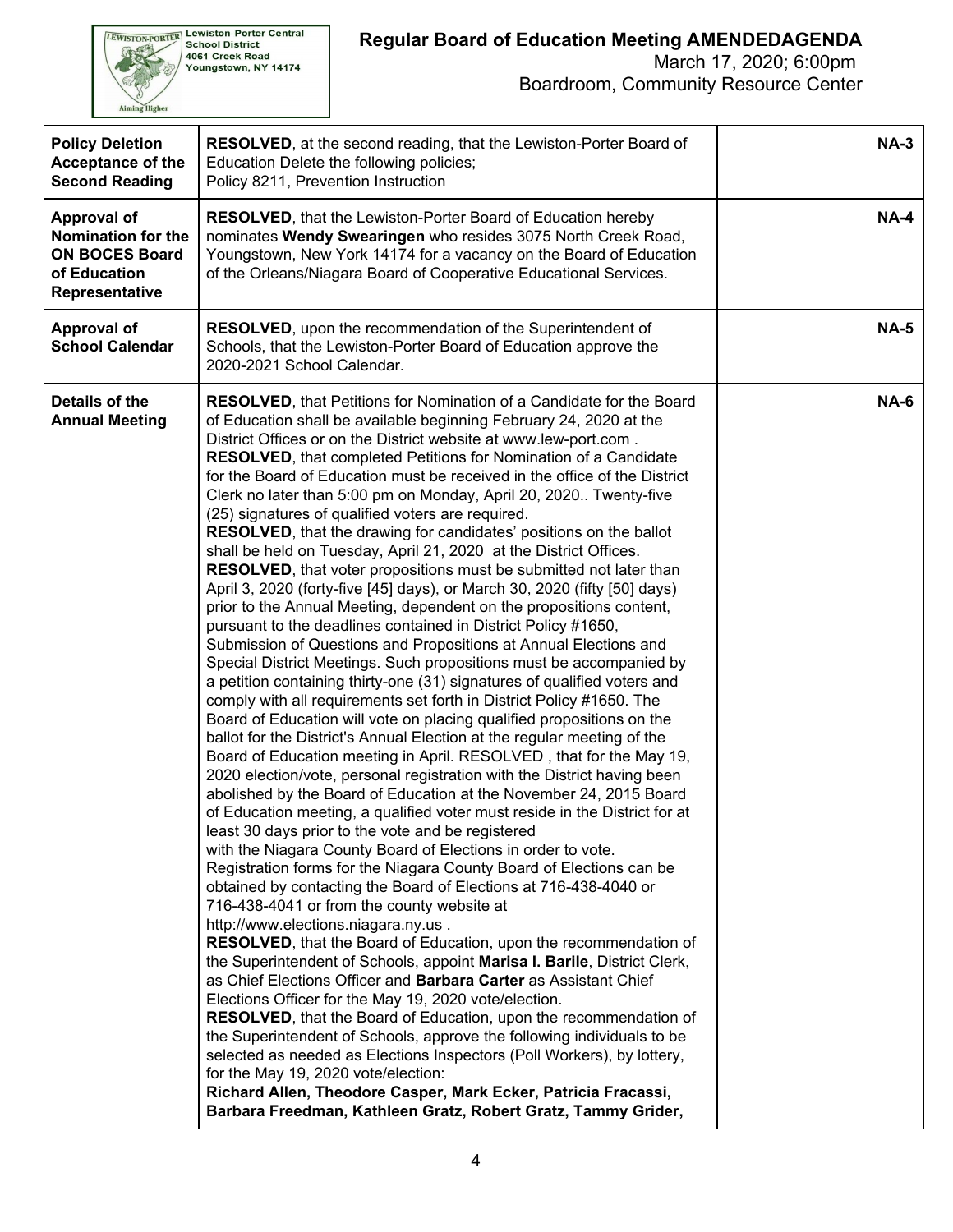| <b>VISTON-PORTER</b> | <b>Lewiston-Porter Central</b><br><b>School District</b><br>4061 Creek Road<br>Youngstown, NY 14174 |
|----------------------|-----------------------------------------------------------------------------------------------------|
|                      |                                                                                                     |

Boardroom, Community Resource Center

|                                                                                 | H. Carl Hoffman, Darinda Hoffman, Dorothy Juras, Ernest<br>Lavigueur, Mary Theresa Lostrocco, Paula Mash, Bruhilde Mieth,<br>Kurt Mieth, Mary Pyle, Pamela Sarvardy, Linda Schug, Martha<br>Troia, Daniel Vitch, Mary Weiland, Margaret Williamson, Barbara<br>Yandian<br>RESOLVED, that the Lewiston-Porter Board of Education, upon the<br>Recommendation of the Superintendent of Schools, set the rate of<br>compensation for the above mentioned Elections Officers and<br>Inspectors, excluding those who are employed by the District and who<br>are otherwise providing services to the District pursuant to an existing<br>contract or agreement, at \$11.80 per hour, for the May 19, 2020<br>vote/election. |             |
|---------------------------------------------------------------------------------|------------------------------------------------------------------------------------------------------------------------------------------------------------------------------------------------------------------------------------------------------------------------------------------------------------------------------------------------------------------------------------------------------------------------------------------------------------------------------------------------------------------------------------------------------------------------------------------------------------------------------------------------------------------------------------------------------------------------|-------------|
| <b>Approval</b><br><b>Continuation of</b><br><b>Wages</b>                       | RESOLVED, that the Lewiston-Porter Board of Education, upon the<br>recommendation of the Superintendent of schools approve the<br>following; effective March 16, 2020 during school closures occasioned<br>by the Coronavirus (COVID-19), the Lewiston-Porter Central School<br>District authorizes the continuance of regular salaries and wages for<br>regular employees and long-term substitutes who have been expressly<br>appointed by Board resolution for service in particular assignments.<br>The Board directs the Superintendent to assign essential employees to<br>perform work both onsite and remotely as needed at their regular rate<br>of pay as needed.                                            | <b>NA-7</b> |
|                                                                                 |                                                                                                                                                                                                                                                                                                                                                                                                                                                                                                                                                                                                                                                                                                                        |             |
| <b>Recommendations</b><br>for CSE Placement<br>and Amendments                   | <b>RESOLVED, upon the recommendation of the Superintendent of</b><br>Schools, that the Board of Education accept the recommendations and<br>amendments of the Committee on Special Education for the February<br>3, 11, 14, 18, 21, 26, 28, 2020 and March 4, 5, 6, 10, 2020 for the<br>2019-2020 school year, and approve the authorization of funds to<br>implement the special education programs and services consistent with<br>such recommendations.                                                                                                                                                                                                                                                             | $NP-1$      |
| <b>Recommendations</b><br>for CPSE<br><b>Placement and</b><br><b>Amendments</b> | RESOLVED, upon the recommendation of the Superintendent of<br>Schools, that the Board of Education accept the recommendations and<br>amendments of the Committee on Preschool Special Education for the<br>February 2, 12, 2020 and March 3, 2020 meeting for the 2019-2020<br>school year, and January 24, 2020 and February 6, 12, 2020 meeting<br>for the 2020-2021 school year, and approve the authorization of funds<br>to implement the special education programs and services consistent<br>with such recommendations.                                                                                                                                                                                        | $NP-2$      |